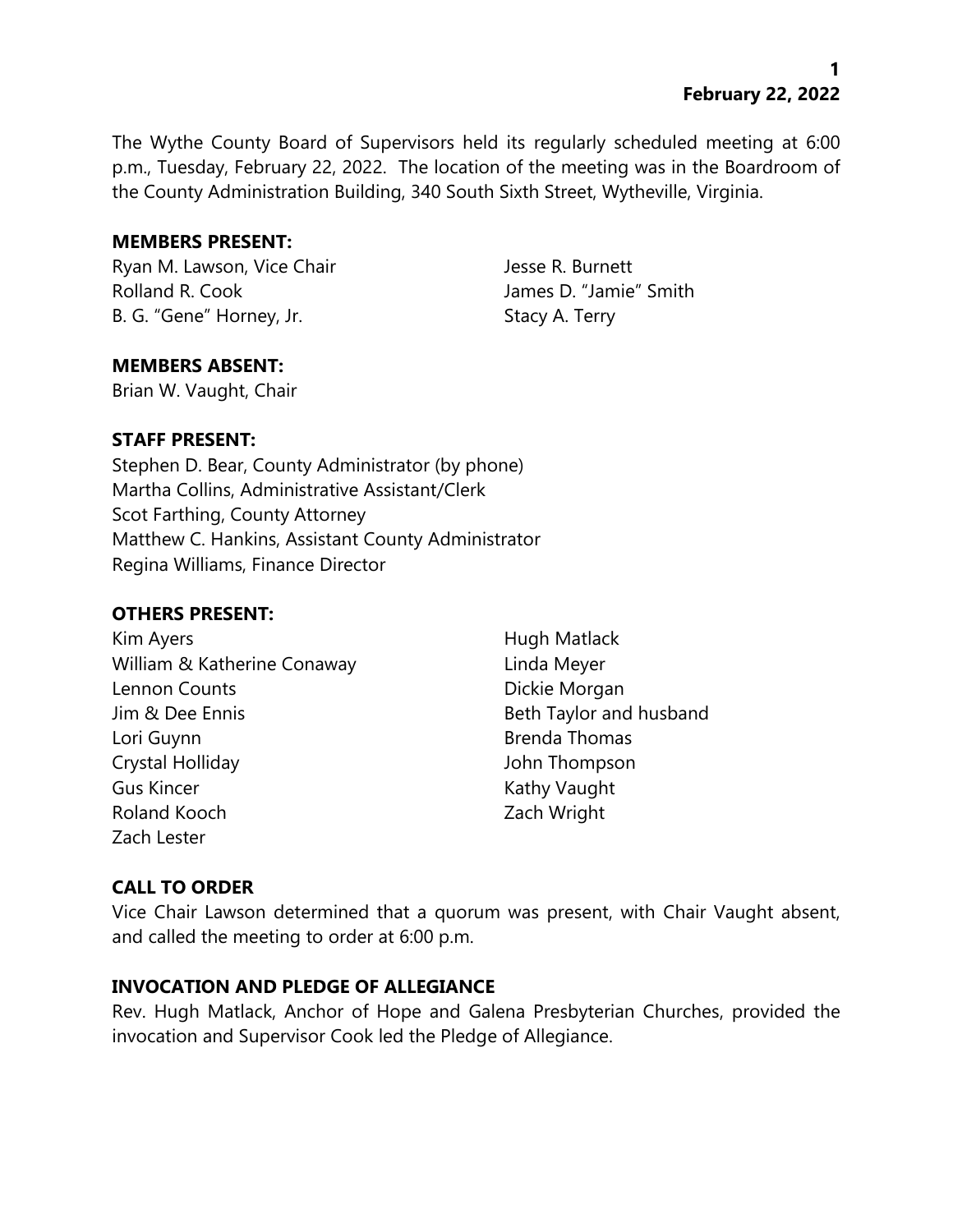#### **CITIZENS' TIME**

1. Marshall Law – Mr. Zach Lester appeared before the Board and stated "You guys are doing an awesome job and we really appreciate it, and it shows how committed everybody is. Tonight, I just want to kind of point out some of our neighbors to the north. Canada's having a lot of issues you know. Prime Minister Trudeau just issued Marshall Law Friday on his citizens for peacefully assembling, and the reason I bring it up here is because you know they are such a big trade partner of the U.S. They are our largest trade partner. They share 5,000 miles of border with us and the people are now having their bank accounts frozen, their properties seized, and their families incarcerated over peacefully protesting the vaccine mandates that have just been enforced. A lot of the trucking industry has chipped in and that's made the situation dire up there, and for our neighbors, our support is probably one of the biggest things right now. Their government is literally waging war against their own people. Our news is very complicit in it as well and so it's not going to be on any of the main channels or anything that gives anybody any information. A lot of people are misinformed about a lot of the stuff so I just want to give you all a couple of months to think about it before that comes to our shores and in our homes. I think that we're going to be seeing a lot of similar things happen here in the U.S. and when the orders come from the top down, I would like for our county to stand against the system and say that we will not enforce military-style gestapo on our own people. So, I would really like y'all's support and just get educated on what's happening outside of our little space. I know you all do an excellent job and we're really appreciative of it but I think there are some big things that are happening. We just need to sit down and maybe talk about how we would handle if anything ever came about like that. Just want to let you guys know. Thank you again for all you do, and God bless everybody. Thank you all."

With no one else signed up to address the Board, Vice Chair Lawson closed Citizens' Time.

# **PUBLIC HEARING – PROPOSED ISSUANCE OF BONDS - \$6,000,000 FOR WATER & SEWER FACILITIES**

Mr. Hankins read the following "Notice is given that the Board of Supervisors of Wythe County, Virginia (the "Board") will hold a public hearing on the proposed issuance at one time or from time to time of bonds by Wythe County. The estimated maximum amount of the bonds proposed to be issued is \$6,000,000 in the aggregate. The proposed uses of the bond proceeds are to pay costs of capital improvements to water and sewer facilities of the County and to pay costs of issuing the bonds. The public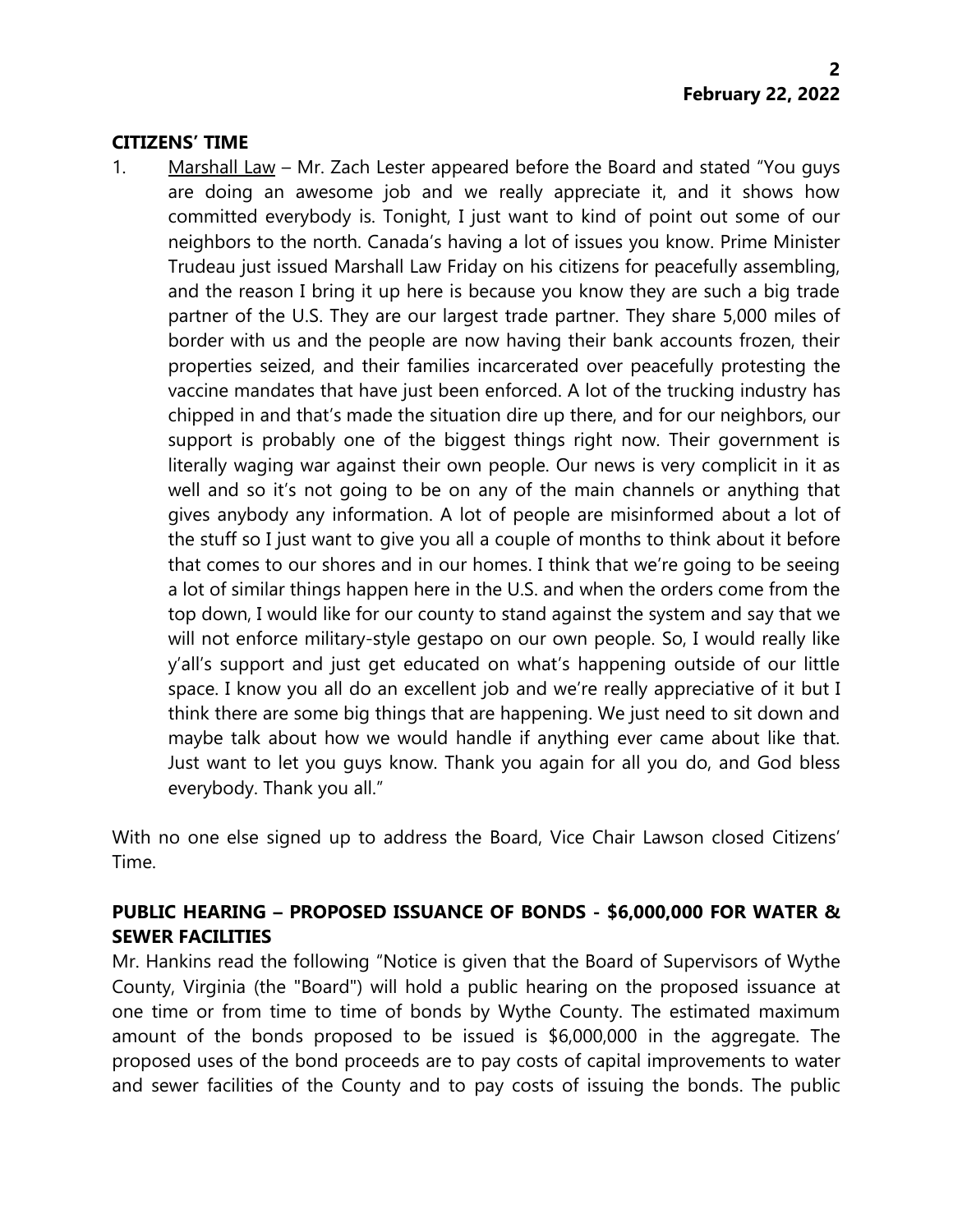hearing, which may be continued or adjourned, and at which persons may appear and present their views on the proposed bond issue, will be held at 6:00 p.m., or as soon thereafter as the matter may be heard, on February 22, 2022, before the Board in the Board Room of the County Administration Building, located at 340 South Sixth Street in Wytheville, Virginia."

Mr. Hankins explained that the proposed, short-term bond issuance would allow the County better cash-flow for several upcoming utility projects.

Vice Chair Lawson, hearing no comments from citizens, closed the comment period of the public hearing.

# **PUBLIC HEARING – PROPOSED ISSUANCE OF BONDS - \$12,115,000 FOR PUBLIC SCHOOL FACILITIES**

Mr. Hankins read the following **"**Notice is given that the Board of Supervisors of Wythe County, Virginia (the "Board") will hold a public hearing on the proposed issuance at one time or from time to time of bonds by Wythe County. The estimated maximum amount of the bonds proposed to be issued is \$12,115,000 in the aggregate. The proposed uses of the bond proceeds are to pay costs of capital improvements to public school facilities of the County and to pay costs of issuing the bonds. The public hearing, which may be continued or adjourned, and at which persons may appear and present their views on the proposed bond issue, will be held at 6:00 p.m., or as soon thereafter as the matter may be heard, on February 22, 2022, before the Board in the Board Room of the County Administration Building, located at 340 South Sixth Street in Wytheville, Virginia."

Mr. Hankins commented that the primary use of the proposed issuance is for the construction of a middle school on the grounds of the George Wythe High School. He added that a representative from Davenport is in attendance to speak on the bond issuances.

Vice Chair Lawson, hearing no comments from citizens, closed the comment period of the public hearing.

## **PAYMENT OF COUNTY INVOICES**

Supervisor Cook made a motion to pay the invoices for approval on February 22, 2022, for the various departments of County government. The invoices were paid on General Warrants 30111733-30111827, and three wire transfers, as follows: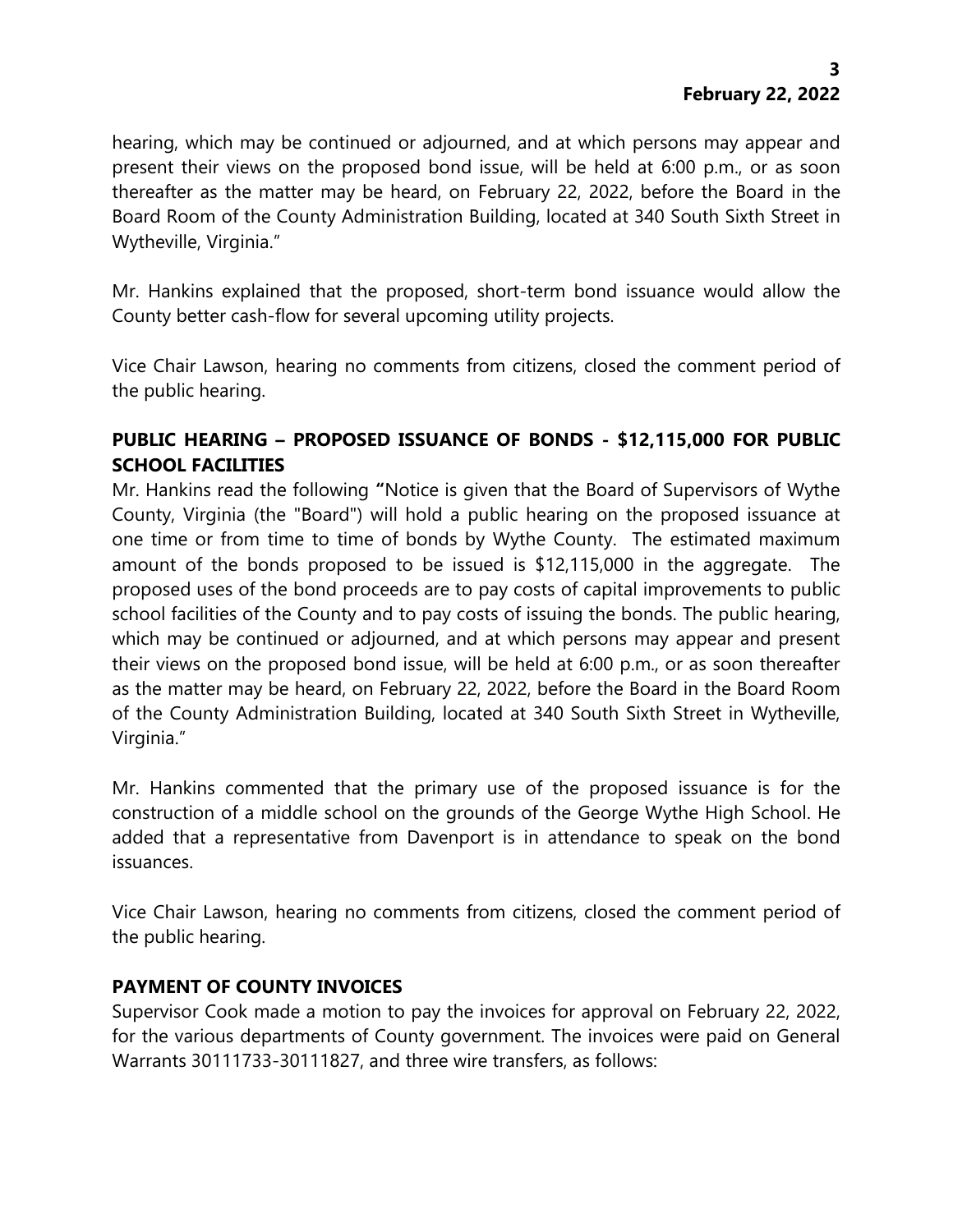# **EXPENDITURES BY DEPARTMENT BOARD OF SUPERVISORS February 22, 2022**

| <b>CHECK#</b>  | <b>ISSUE DATE</b><br><b>VENDOR</b>   |                                      |    | <b>AMOUNT</b> |
|----------------|--------------------------------------|--------------------------------------|----|---------------|
| 30111733       | 02/11/2022                           | <b>DALY COMPUTERS</b>                | \$ | 149.00        |
|                | TOTAL EXPENDITURES 02/11/2022        |                                      | \$ | 149.00        |
|                |                                      |                                      |    |               |
| <b>CHECK #</b> | <b>ISSUE DATE</b>                    | <b>VENDOR</b>                        |    | <b>AMOUNT</b> |
| 30111734       | 02/16/2022                           | <b>APPALACHIAN POWER</b>             | \$ | 42,682.98     |
| 30111735       | 02/16/2022                           | <b>CENTURYLINK</b>                   |    | 368.57        |
| 30111736       | 02/16/2022                           | <b>CENTURYLINK</b>                   |    | 138.24        |
| 30111737       | 02/16/2022                           | <b>CENTURYLINK</b>                   |    | 338.46        |
| 30111738       | 02/16/2022                           | <b>CITIZENS TELEPHONE COOP</b>       |    | 474.18        |
| 30111739       | 02/16/2022                           | <b>GREATAMERICA FINANCIAL SE</b>     |    | 306.00        |
|                | <b>TOTAL EXPENDITURES 02/16/2022</b> |                                      |    | \$44,008.43   |
| <b>CHECK#</b>  | <b>ISSUE DATE</b>                    | <b>VENDOR</b>                        |    | <b>AMOUNT</b> |
| wire           | 02/22/2022                           | <b>SUNTRUST</b>                      | \$ | 36,881.92     |
| wire           | 02/22/2022                           | <b>VIRGINIA RESOURCES AUTHOR</b>     |    | 57,516.49     |
| wire           | 02/22/2022                           | <b>VIRGINIA RESOURCES AUTHOR</b>     |    | 34,246.78     |
| 30111740       | 02/22/2022                           | <b>DOOR SERVICES CORPORATION</b>     |    | 508.68        |
| 30111741       | 02/22/2022                           | <b>AGA</b>                           |    | 50.00         |
| 30111742       | 02/22/2022                           | <b>AMAZON</b>                        |    | 2,093.89      |
| 30111743       | 02/22/2022                           | <b>APPALACHIAN POWER</b>             |    | 2,874.21      |
| 30111744       | 02/22/2022                           | <b>BARREN SPRINGS VOL FIRE D</b>     |    | 1,568.80      |
| 30111745       | 02/22/2022                           | <b>BKT UNIFORMS</b>                  |    | 446.92        |
| 30111746       | 02/22/2022                           | <b>BOONE TRACTOR &amp; IMPLEMENT</b> |    | 5.64          |
| 30111747       | 02/22/2022                           | <b>BROWN EXTERMINATING CO</b>        |    | 850.00        |
| 30111748       | 02/22/2022                           | CARTER MACHINERY CO INC              |    | 2,346.17      |
| 30111749       | 02/22/2022                           | <b>CAVALIER SUPPLY CO</b>            |    | 1,708.25      |
| 30111750       | 02/22/2022                           | <b>CENTURYLINK</b>                   |    | 39.98         |
| 30111751       | 02/22/2022                           | <b>CENTURYLINK</b>                   |    | 130.79        |
| 30111752       | 02/22/2022                           | <b>CITY-COUNTY COMMUNICATION</b>     |    | 400.00        |
| 30111753       | 02/22/2022                           | <b>CLINES AUTO SERVICE AND T</b>     |    | 475.00        |
| 30111754       | 02/22/2022                           | COM TEC                              |    | 750.00        |
| 30111755       | 02/22/2022                           | <b>COMPLETE TRUCK SERVICE IN</b>     |    | 121.00        |
| 30111756       | 02/22/2022                           | <b>COUNTY OF WYTHE</b>               |    | 2,833.34      |
| 30111757       | 02/22/2022                           | CSG SYSTEMS, INC                     |    | 1,838.53      |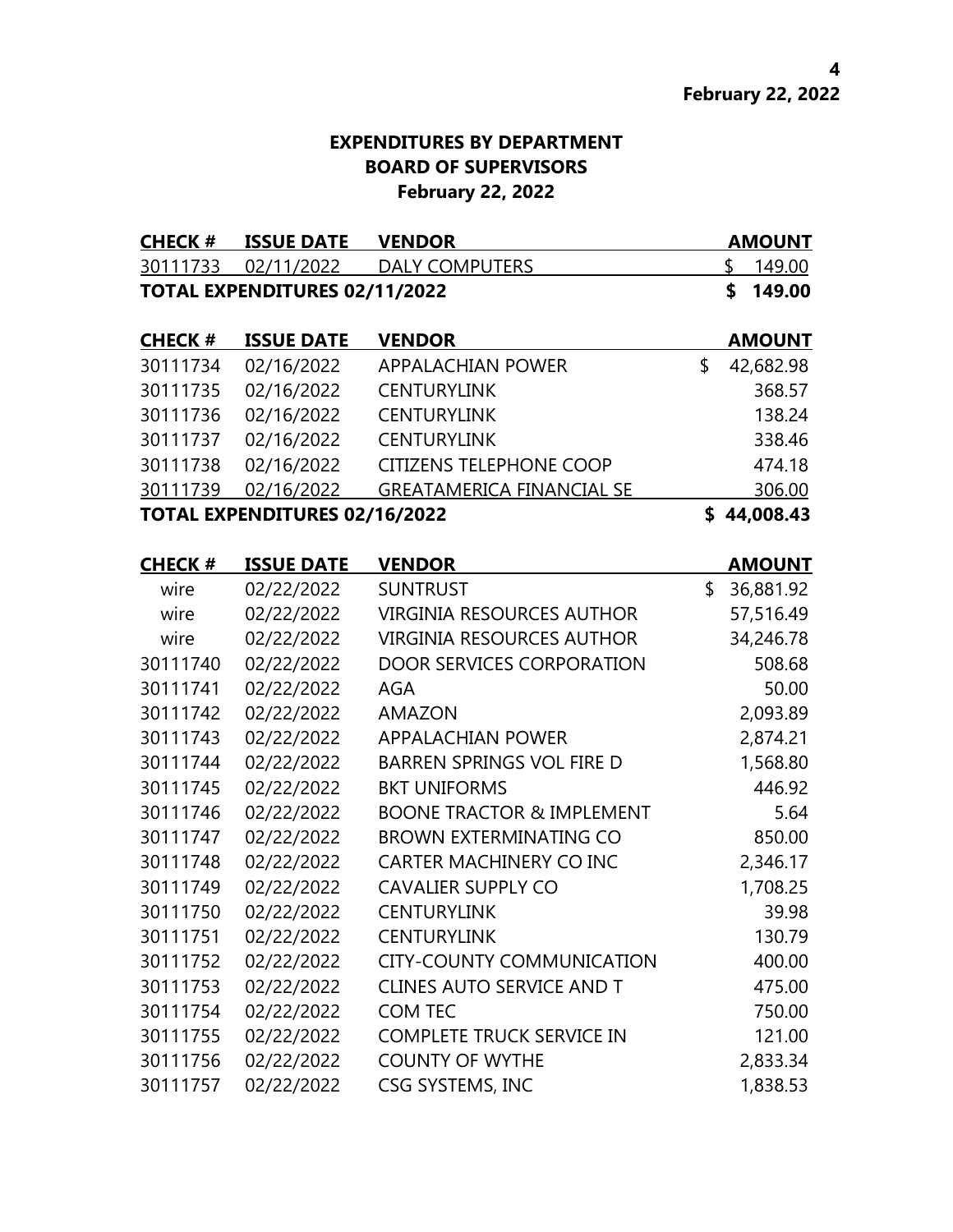| 30111758 | 02/22/2022 | DEPT OF MOTOR VEHICLES           | 6,375.00   |
|----------|------------|----------------------------------|------------|
| 30111759 | 02/22/2022 | <b>DISTRICT THREE</b>            | 12,404.00  |
| 30111760 | 02/22/2022 | <b>ENTERPRISE FM TRUST</b>       | 6,385.85   |
| 30111761 | 02/22/2022 | <b>ESP</b>                       | 347.16     |
| 30111762 | 02/22/2022 | <b>FAMILY RESOURCE CENTER</b>    | 937.50     |
| 30111763 | 02/22/2022 | <b>FARTHING, SCOT S</b>          | 3,757.50   |
| 30111764 | 02/22/2022 | <b>FERGUSON ENTERPRISES #5</b>   | 2,172.46   |
| 30111765 | 02/22/2022 | FIRE RESCUE AND TACTICAL         | 721.56     |
| 30111766 | 02/22/2022 | FN WHOLESALE LIGHTING & S        | 159.00     |
| 30111767 | 02/22/2022 | <b>FOOD COUNTRY</b>              | 8.05       |
| 30111768 | 02/22/2022 | FP MAILING SOLUTIONS             | 1,141.00   |
| 30111769 | 02/22/2022 | <b>GALLS</b>                     | 1,550.46   |
| 30111770 | 02/22/2022 | <b>GENUINE PARTS COMPANY</b>     | 604.57     |
| 30111771 | 02/22/2022 | <b>GOLDEN RULE CREATIONS</b>     | 708.36     |
| 30111772 | 02/22/2022 | HARPO'S HARDWARE & BLDG S        | 5.57       |
| 30111773 | 02/22/2022 | HOME DEPOT PRO                   | 1,722.60   |
| 30111774 | 02/22/2022 | <b>HUFF FORD</b>                 | 325.89     |
| 30111775 | 02/22/2022 | <b>HURT &amp; PROFFITT INC</b>   | 13,600.00  |
| 30111776 | 02/22/2022 | <b>JACKSON MEMORIAL ELEMENTA</b> | 21.90      |
| 30111777 | 02/22/2022 | <b>JAMES DALE POTTER</b>         | 665.00     |
| 30111778 | 02/22/2022 | <b>JARVIS TREE SERVICES LLC</b>  | 15,200.00  |
| 30111779 | 02/22/2022 | <b>JASON'S AUTO SERVICE</b>      | 143.64     |
| 30111780 | 02/22/2022 | <b>JOHNSON CONTROLS</b>          | 1,644.12   |
| 30111781 | 02/22/2022 | JOINT PUBLIC SERVICE AUTH        | 79.56      |
| 30111782 | 02/22/2022 | KINCER, G. JOSEPH                | 79.98      |
| 30111783 | 02/22/2022 | KIWANIS CLUB OF WYTHEVILL        | 540.00     |
| 30111784 | 02/22/2022 | MUNICIPAL EMERGENCY SERVI        | 3,281.50   |
| 30111785 | 02/22/2022 | LEAD MINES RESCUE SQUAD          | 3,217.65   |
| 30111786 | 02/22/2022 | LOWE'S                           | 1,319.05   |
| 30111787 | 02/22/2022 | MANSFIELD OIL CO                 | 7,875.25   |
| 30111788 | 02/22/2022 | <b>MEADE TRACTOR</b>             | 182.11     |
| 30111789 | 02/22/2022 | MOUNT ROGERS COMMUNITY SE        | 41,087.25  |
| 30111790 | 02/22/2022 | <b>NEW PIG CORPORATION</b>       | 2,898.83   |
| 30111791 | 02/22/2022 | NEW RIVER VALLEY REGIONAL        | 132,133.80 |
| 30111792 | 02/22/2022 | OFFICE OF THE CHIEF MEDIC        | 80.00      |
| 30111793 | 02/22/2022 | <b>TYLER HARRINGTON</b>          | 98.28      |
| 30111794 | 02/22/2022 | <b>VERONICA LOOP</b>             | 103.45     |
| 30111795 | 02/22/2022 | OR-TEC INC                       | 1,104.00   |
| 30111796 | 02/22/2022 | PAPER CLIP                       | 1,462.43   |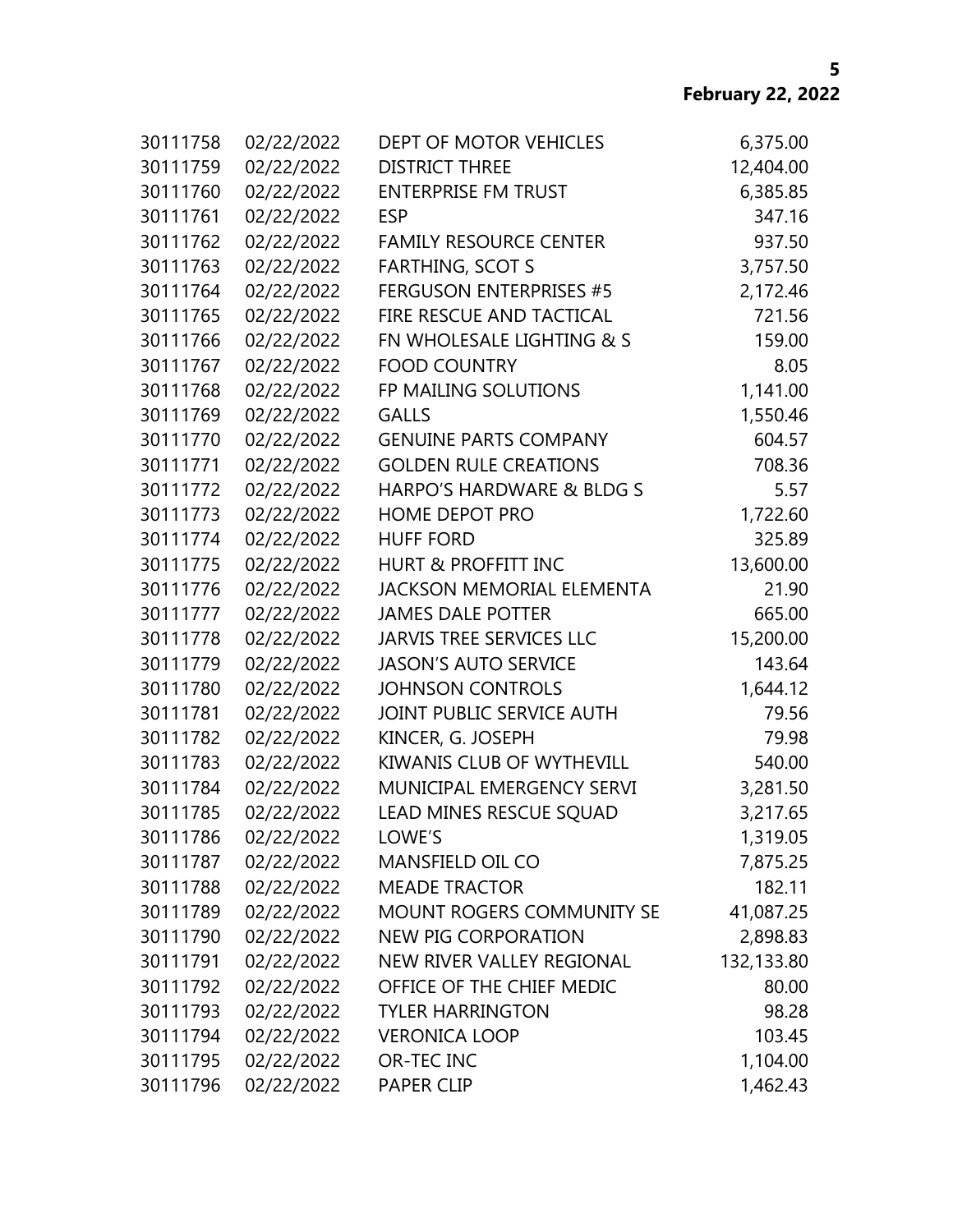| 30111797 | 02/22/2022                    | <b>R&amp;R ENTERPRISES INC</b>   | 645.00       |
|----------|-------------------------------|----------------------------------|--------------|
| 30111798 | 02/22/2022                    | R.E. MICHEL COMPANY, LLC         | 492.46       |
| 30111799 | 02/22/2022                    | <b>RENTAL HUB INC</b>            | 905.00       |
| 30111800 | 02/22/2022                    | ROBINSON FARMER COX ASSOC        | 27,654.00    |
| 30111801 | 02/22/2022                    | <b>SALEM STONE</b>               | 238.21       |
| 30111802 | 02/22/2022                    | <b>SCANSTAT TECHNOLOGIES LLC</b> | 36.08        |
| 30111803 | 02/22/2022                    | SOUTHWESTERN VA GAS SERVI        | 1,519.79     |
| 30111804 | 02/22/2022                    | STATE ELECTRIC SUPPLY CO         | 2,090.02     |
| 30111805 | 02/22/2022                    | STRAIGHT ARROW TRANSMISSI        | 424.46       |
| 30111806 | 02/22/2022                    | <b>SUPPLY ROOM</b>               | 196.79       |
| 30111807 | 02/22/2022                    | <b>TACS</b>                      | 950.70       |
| 30111808 | 02/22/2022                    | <b>THOMPSON TIRE</b>             | 38.33        |
| 30111809 | 02/22/2022                    | <b>THRASHER GROUP INC</b>        | 40,000.00    |
| 30111810 | 02/22/2022                    | THREE RIVERS MEDIA CORP          | 330.00       |
| 30111811 | 02/22/2022                    | TIDEWATER FLEET SUPPLY LL        | 1,591.45     |
| 30111812 | 02/22/2022                    | <b>TOWN OF WYTHEVILLE</b>        | 9,079.99     |
| 30111813 | 02/22/2022                    | <b>TOWN OF WYTHEVILLE</b>        | 125,000.00   |
| 30111814 | 02/22/2022                    | <b>USA BLUE BOOK</b>             | 2,326.25     |
| 30111815 | 02/22/2022                    | <b>VACORP</b>                    | 19,809.00    |
| 30111816 | 02/22/2022                    | VAUGHT, BRIAN W                  | 889.50       |
| 30111817 | 02/22/2022                    | <b>VERIZON WIRELESS</b>          | 40.01        |
| 30111818 | 02/22/2022                    | <b>VIRGINIA BUSINESS SYST</b>    | 51.72        |
| 30111819 | 02/22/2022                    | <b>VIRGINIA BUSINESS SYST</b>    | 96.34        |
| 30111820 | 02/22/2022                    | <b>VIRGINIA INTERACTIVE</b>      | 95.00        |
| 30111821 | 02/22/2022                    | <b>VRPS</b>                      | 98.00        |
| 30111822 | 02/22/2022                    | <b>VUPS</b>                      | 39.90        |
| 30111823 | 02/22/2022                    | WITMER PUBLIC SAFETY GROU        | 223.00       |
| 30111824 | 02/22/2022                    | <b>WYTHE OIL DISTRIBUTORS</b>    | 1,625.83     |
| 30111825 | 02/22/2022                    | <b>WYTHE TIRE AND MUFFLER</b>    | 40.00        |
| 30111826 | 02/22/2022                    | <b>WYTHEVILLE METALS</b>         | 84.64        |
| 30111827 | 02/22/2022                    | WYTHEVILLE OFFICE SUPPLY         | 1,452.38     |
|          | TOTAL EXPENDITURES 02/22/2022 |                                  | \$651,894.57 |

# **TOTAL EXPENDITURES APPROVED 02/22/2022** \$696,052.00

Supervisor Smith seconded the motion and the roll call vote was as follows:

| AYES: | Ryan M. Lawson  | Jesse R. Burnett         |  |
|-------|-----------------|--------------------------|--|
|       | Rolland R. Cook | B. G. "Gene" Horney, Jr. |  |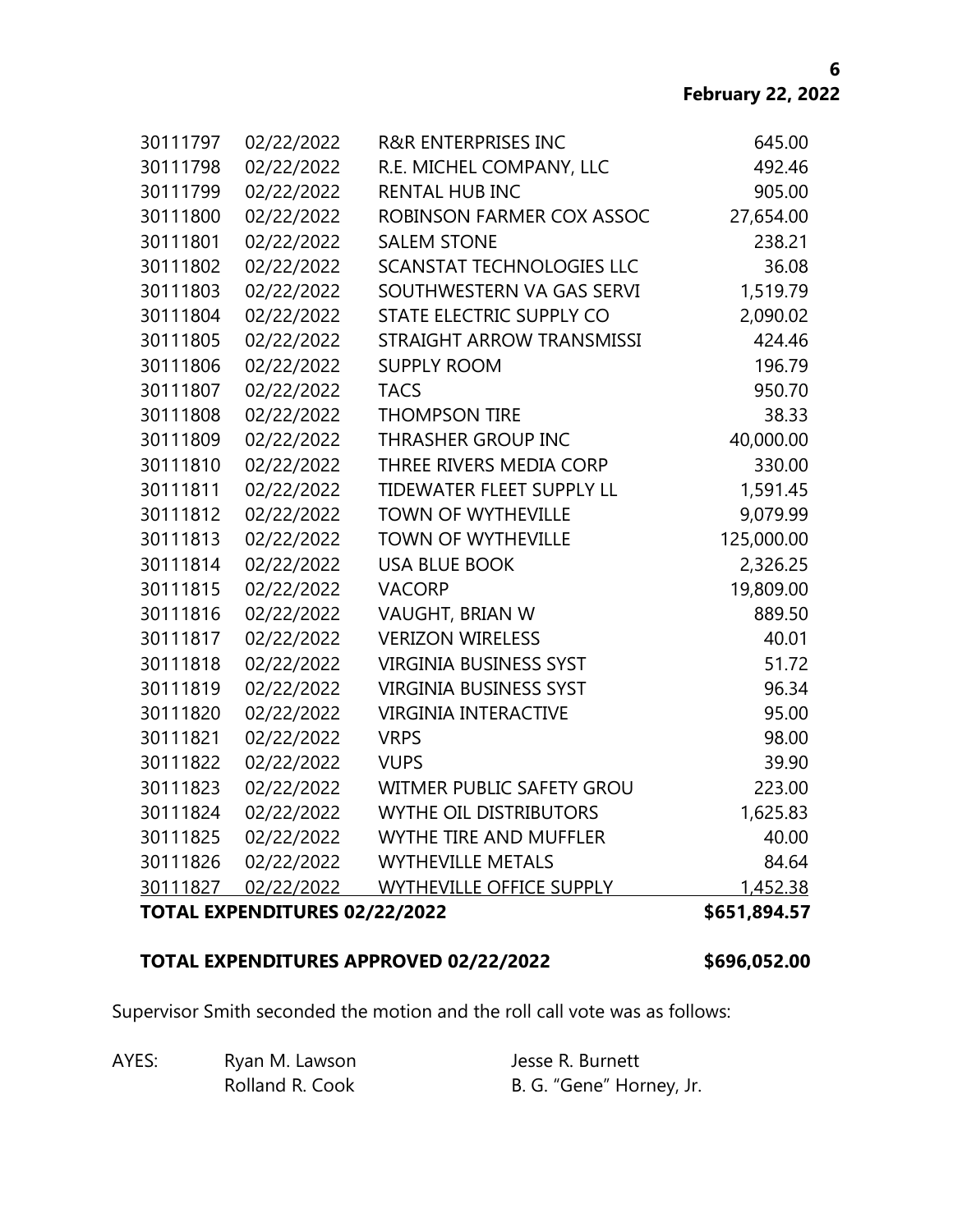James D. "Jamie" Smith Stacy A. Terry

ABSENT: Brian W. Vaught

NAYS: None

## **MINUTES OF PREVIOUS MEETING**

The Board was presented with the February 8, 2022 minutes for approval.

Supervisor Terry made a motion, seconded by Supervisor Burnett, to approve the February 8, 2022 minutes as presented.

The roll call vote was as follows:

AYES: Ryan M. Lawson Jesse R. Burnett Rolland R. Cook B. G. "Gene" Horney, Jr. James D. "Jamie" Smith Stacy A. Terry

ABSENT: Brian W. Vaught

NAYS: None

# **REVIEW OF FINANCING REQUEST FOR BIDS – DAVENPORT & COMPANY**

Mr. Roland Kooch, Senior Vice President in the Public Finance practice of Davenport, appeared before the Board to present the following:

- Davenport distributed RFPs to over 100 financial institutions (local, regional and national) to provide funding.
- Proposals were received from Capital One, First Bank & Trust, Key, National Bank, Truist and Webster Bank.
- Interest rates are going up although currently are still fairly low (2-2.5%).
- Davenport conducted a review of proposal comparisons (combined and separate financings) and determined no material advantage to splitting up the financings. The lowest fixed interest rate to maturity came from Webster Bank, at 2.57% with all-in cost of 2.68%, and no prepay penalty.
- The Total Debt Service Cost of \$12M at 2.57% is just under \$16M.
- The Utility Refinancing of \$4.57M will generate savings of just under \$700k or 15% (average refinance savings is 3%). This will reduce payments and shorten the length of the prior loan at a lower rate.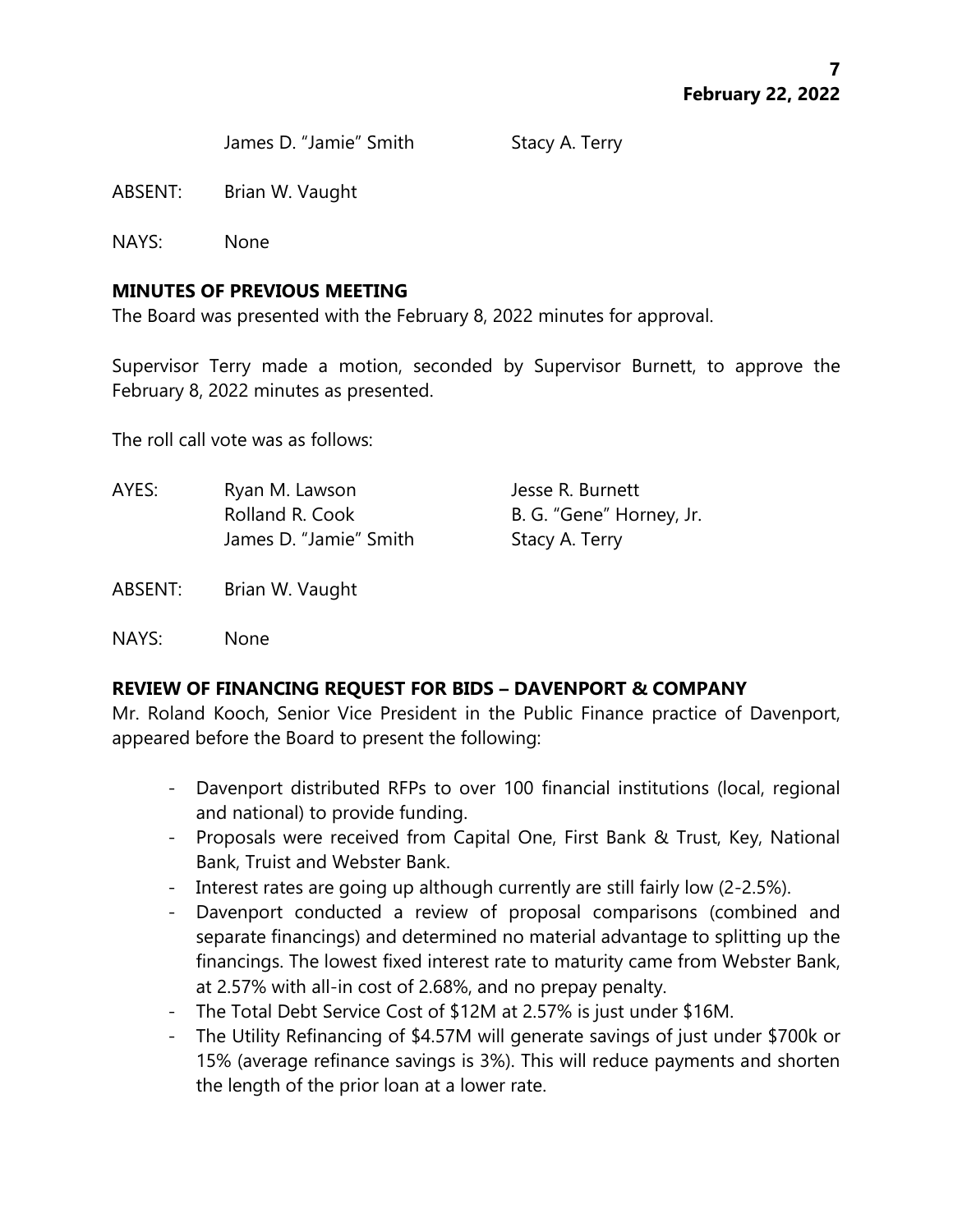- Financing for the school project's existing and new debt service will exceed the budget only in year 2023, and then be reduced every year thereafter.
- Davenport did a comparison of Webster Bank vs VPSA, and while VPSA may yield slightly more savings, the exact interest rate won't be determined until late April, and it's a variable rate.
- Long-Term Financing Recommendation: Given the current market trend, it is Davenport's recommendation to proceed with the financing through Webster Bank where there is no interest rate risk.
- Short-Term Financing: Mr. Kooch summarized proposals from four financial institutions. While First Bank & Trust had the highest rate, theirs is a Line of Credit where funds are drawdown as you need them. Key had the lowest interest rate at 1.862%, fully drawn at closing, and no prepay penalty after 12 months.

Mr. Hankins said, at this point, the County doesn't know yet exactly how much money is needed and when it will be needed. The more conservative approach may be to go with First Bank & Trust where we would pay interest only on the money we need, when we need it. However, Mr. Hankins would lean toward going with Key Bank at the lower interest rate, but both options are feasible.

Supervisors Smith, Cook and Terry agree that the best option is Key Bank.

- Next Steps: Now through early March, Davenport will coordinate finalizing the numbers and documents, with final approval of documents/resolutions at the March 8<sup>th</sup> Board of Supervisors' meeting. Closing to take place mid to late March.

Supervisor Cook made a motion, seconded by Supervisor Smith, to authorize Davenport & Company to proceed with the financings though Webster Bank and Key Bank.

The roll call vote was as follows:

AYES: Ryan M. Lawson Jesse R. Burnett Rolland R. Cook B. G. "Gene" Horney, Jr. James D. "Jamie" Smith Stacy A. Terry

ABSENT: Brian W. Vaught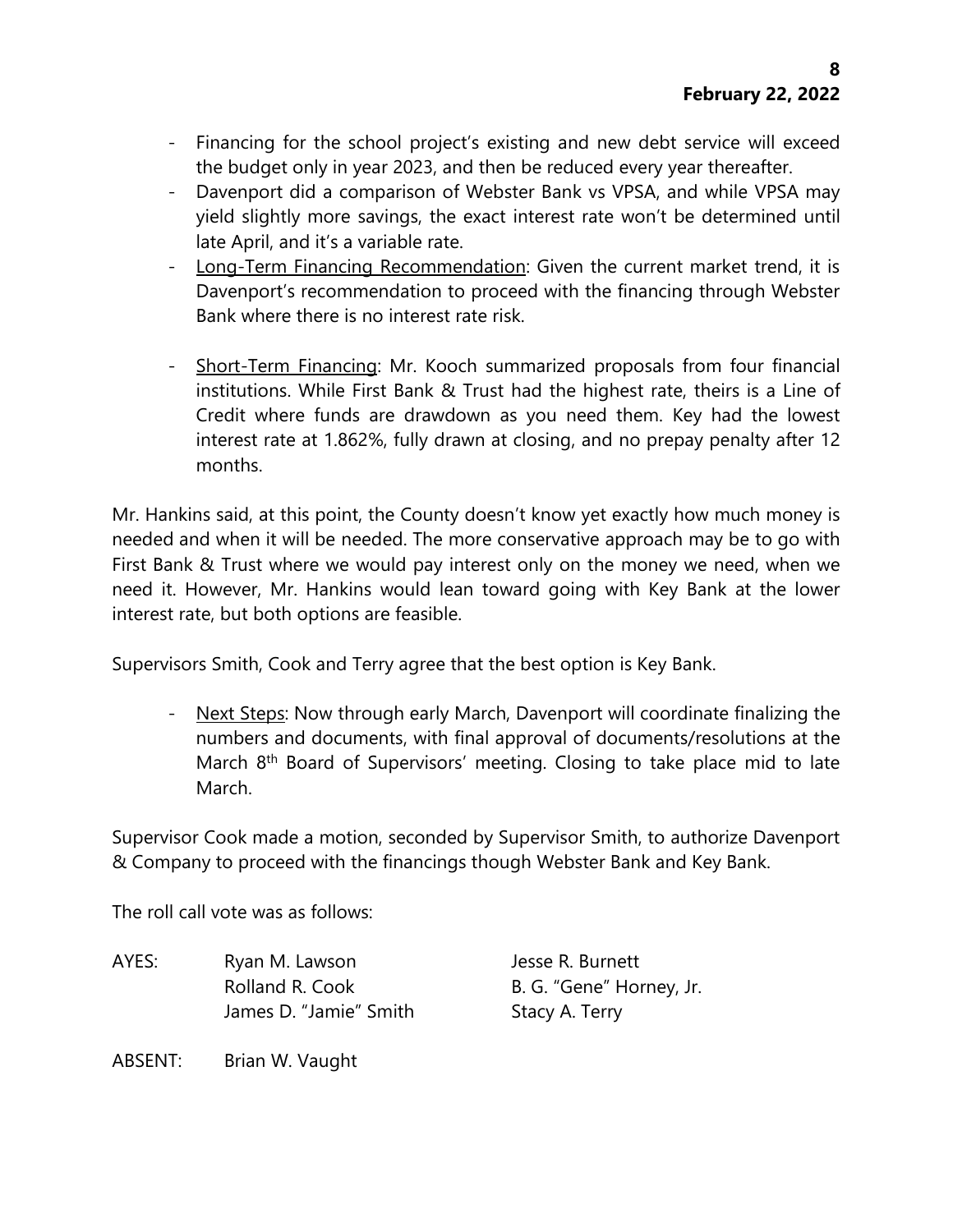NAYS: None

## **TREASURER'S REPORT**

Treasurer, Lori Guynn, appeared before the Board and reported the following:

- 1. Revenue Statement Mrs. Guynn reported that the Consolidated Account was comprised of \$75,460,272 of which \$51,081,906 was in the General Fund Account at the end of January, reflecting an increase since December.
- 2. Tax Collections Mrs. Guynn reported that collections are still coming in especially with many people having received their income tax refunds. The 3% credit card transaction fee is not generating much push back from people. Many are paying the fee, and those who wish to avoid the fee are coming in to pay in cash or with a check. It helps that the Town and other County offices are all having to impose the same fee.
- 3. Delinquent Tax Notices Delinquent tax notices for real estate and personal property should be prepared and sent to the printer by mid-March, and mailed out in late March, early April.
- 4. Dog Tag Renewal Mrs. Guynn said they will also be focusing on updating dog tag records in preparation for another mailing by the end of March, early April.
- 5. Delinquent Meals Tax Collections The Treasurer's Office will also be reviewing the meals tax collection records that the Commissioner of Revenue sent over. They will work with many of those businesses to help them get caught up and get their meals taxes paid.

## **COMMISSIONER'S REPORT**

Mrs. Kathy Vaught, Commissioner of Revenue, said that based on a conversation with Mike Colavecchio about the reassessments, his office hopes to have everything sent to the printer by March 1<sup>st</sup>. Therefore, notices should be sent out around mid-March.

## **CONSENT CALENDAR**

Supervisor Cook made a motion to approve the Consent Calendar as follows:

## **1. PAYROLL – January 2022:**

| <b>General County Fund</b> | 612,967.13 |
|----------------------------|------------|
| Police Activity Fund       | 59,734.85  |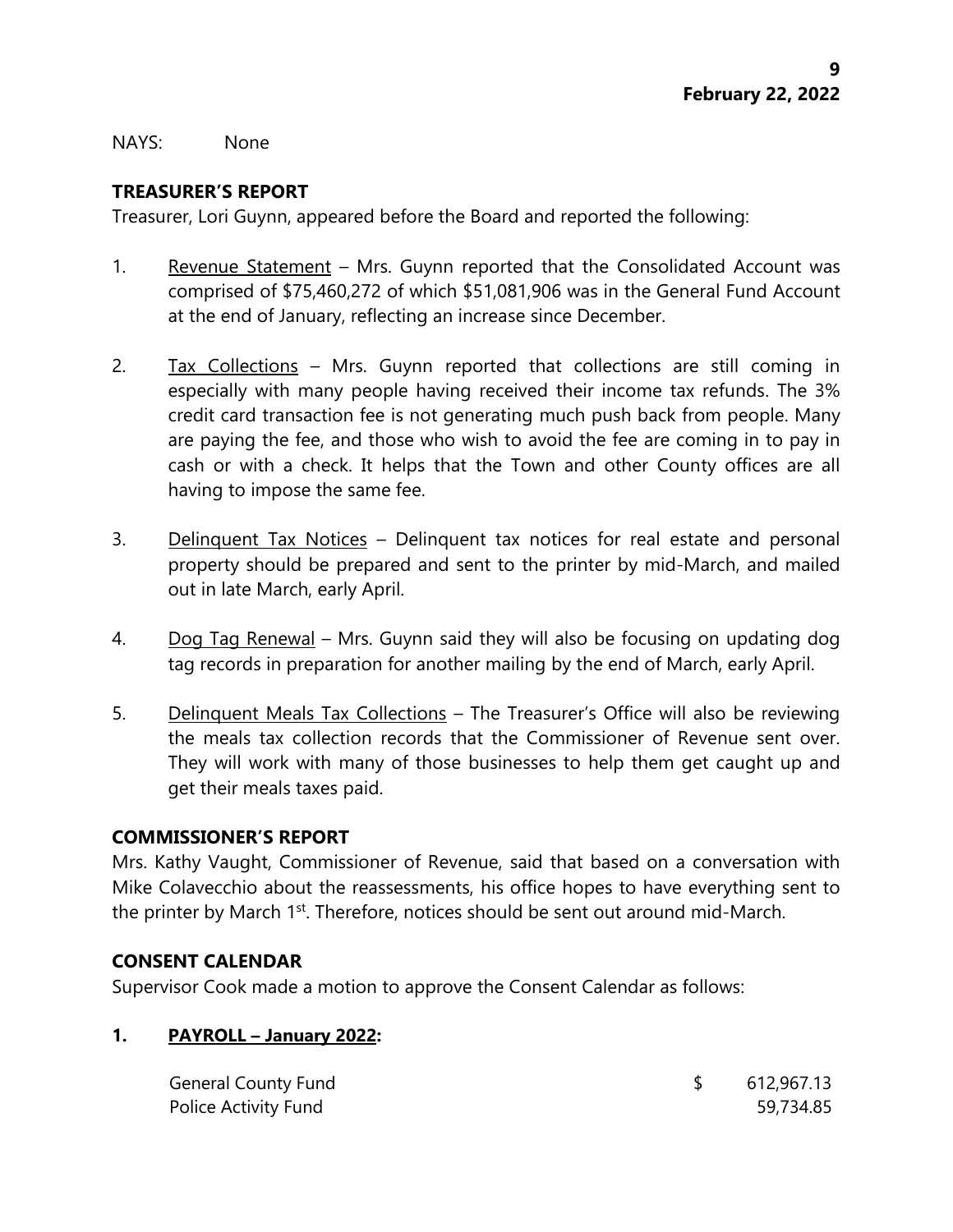| <b>TOTAL</b>                 | 734,715.19 |
|------------------------------|------------|
| Wythe County Wastewater Fund | 25,083.16  |
| Water Department Fund        | 23,126.60  |
| Courthouse Security Fund     | 13,803.45  |

**Check Numbers:** 2001423-2001434; 2001439-2001602 **Voucher Numbers:** 19904-20069; 20075-20086

#### **2. STATUS REPORTS:**

- A. Animal Control Arlan Dunford
- B. Building & Grounds Billy Bowers
- C. Building Inspection Kyle Taylor
- D. Finance Regina Williams
- E. IT Todd Catron
- F. Parks & Recreation Kevin Williams

## **3. PERSONNEL:**

A. Kristine Hagen – Hired, Full-time Administrative Assistant, Water & Wastewater Dept/County Administration, Annual Salary \$28,392, Effective February 2, 2022

## **4. BUDGET AMENDMENTS:**

- A. \$97.50 (Revenue Code 11003-319004) Martin Bower, Hazmat Cleanup
- B. \$16,399 (Revenue Code 11003-325052/Expense Code 2106-461525) Clerk of Circuit Court, Library of Virginia Grant

Supervisor Smith seconded the motion and the roll call vote was as follows:

| AYES: | Ryan M. Lawson         | Jesse R. Burnett         |
|-------|------------------------|--------------------------|
|       | Rolland R. Cook        | B. G. "Gene" Horney, Jr. |
|       | James D. "Jamie" Smith | Stacy A. Terry           |

ABSENT: Brian W. Vaught

NAYS: None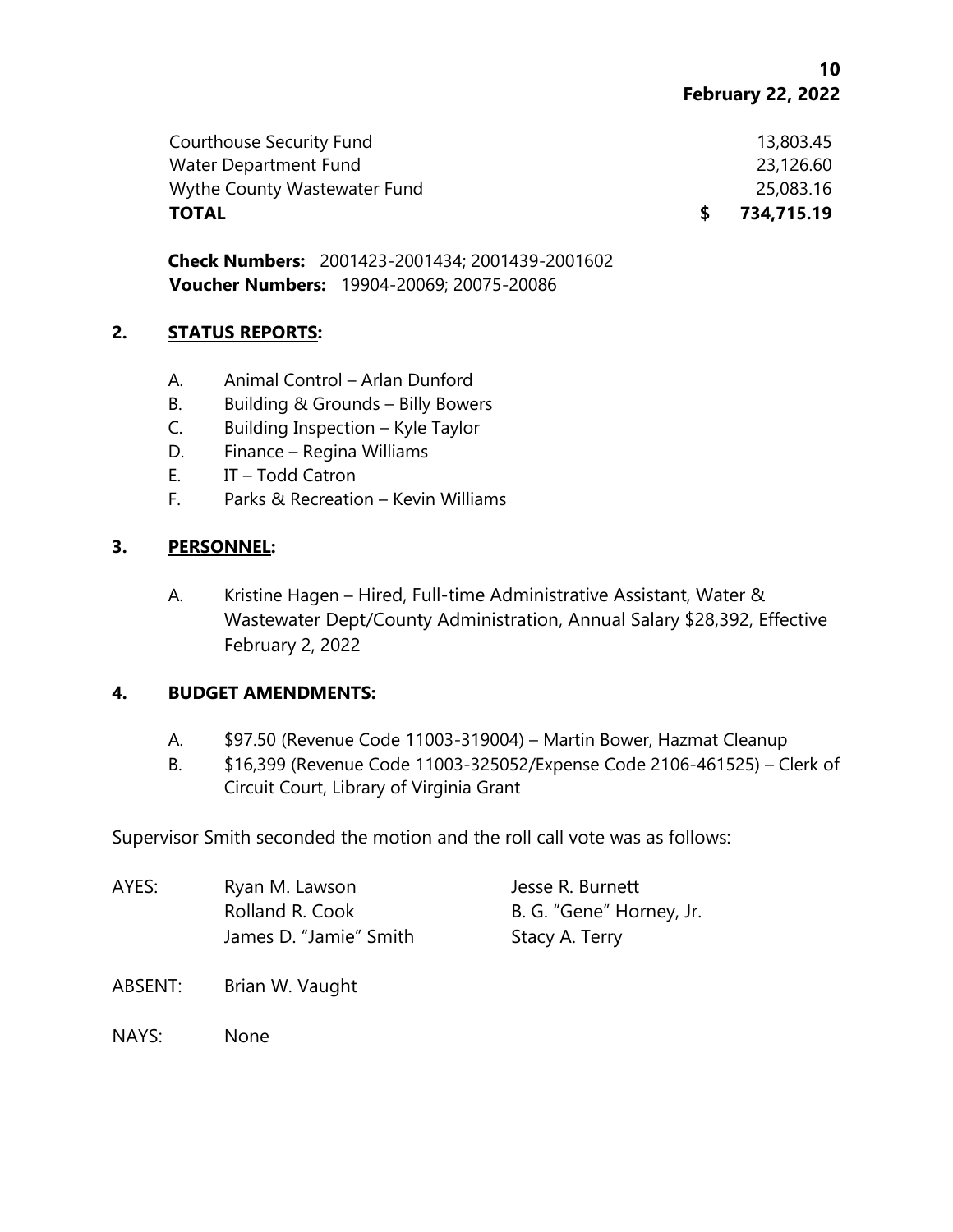Mr. Hankins also added that Max Meadows Convenience Center has a brand new trash compactor that is now in operation, improving the level of service.

#### **APEX CENTER – MR. BARRY AYERS**

Mr. Hankins announced that due to a family illness, Mr. Ayers is unable to attend tonight and has asked to postpone the discussion until March  $8<sup>th</sup>$ .

Supervisor Terry asked if the APEX has made their quarterly payment due tomorrow.

Mr. Hankins said no.

Supervisor Terry is not interested in having a discussion on March 8<sup>th</sup>.

County Attorney Scot Farthing, said it is at the pleasure of the Board whether they want the APEX Authority to speak at the next meeting.

Supervisor Terry said if they can't be self-supportive, he feels it's time to "pull the plug".

Supervisor Cook asked what will the County do with it?

Supervisor Terry responded that it should be put on the market.

Supervisor Cook asked if there are other events scheduled that may generate income, or do we just shut it down completely? He said he is okay with selling it but what do we do between now and the time it sells? Do we let it sit empty or allow the Authority to continue to operate?

Supervisor Terry is okay with letting the APEX Authority operate until the County can locate a buyer.

Supervisor Smith would like to wait until they actually default before making any decision.

Supervisor Horney said that if they default, part of the reason is because we didn't fund them with what we told them we would fund. Granted, part of the money we give them, they are just giving it back in rent payments, but we should also consider the admissions tax (and other taxes) that the County receives.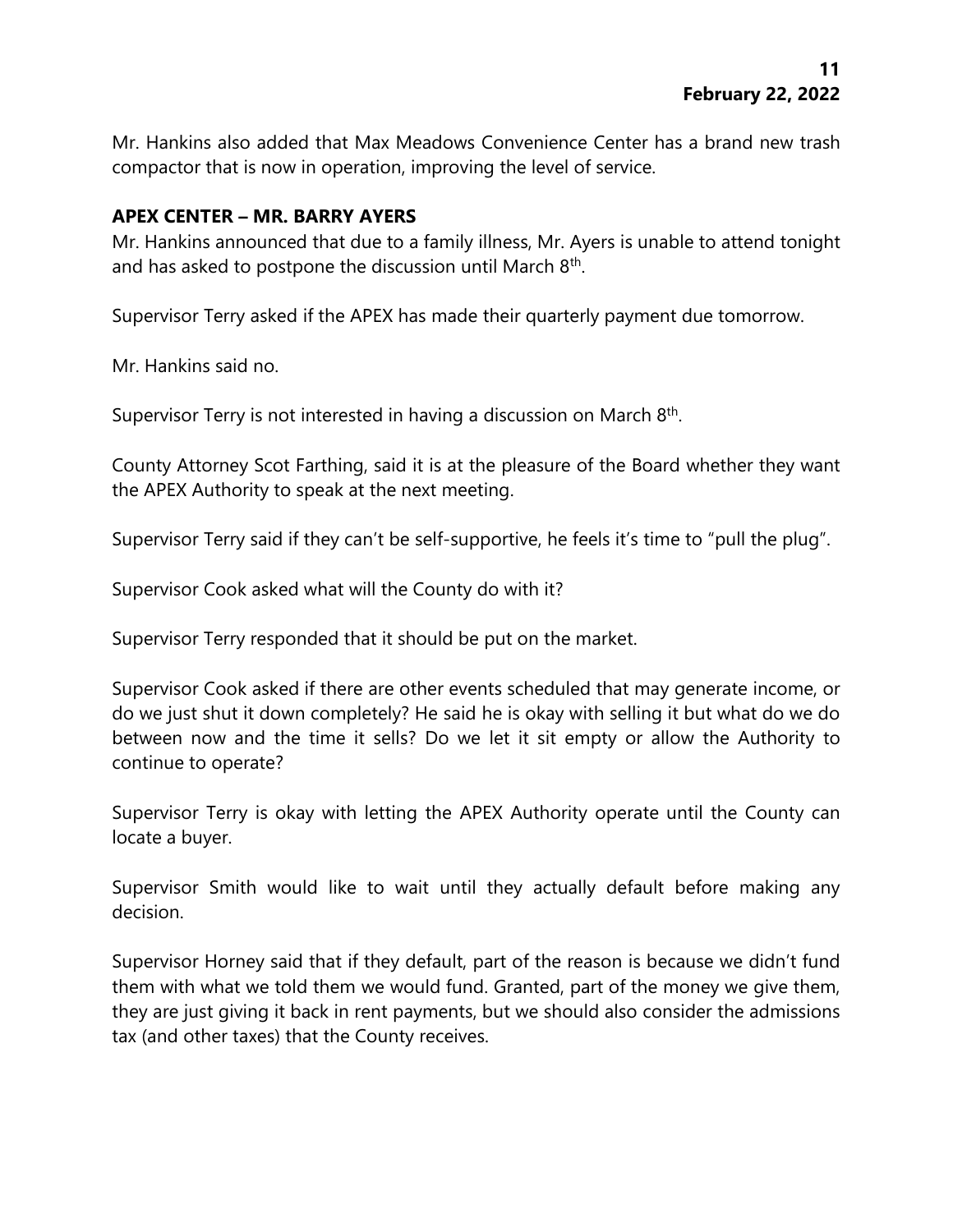Supervisor Smith commented that the APEX recently had three big events and although the last one was not well advertised, it turned out to be standing room only.

Supervisor Horney is not opposed to selling the APEX, but he is opposed to just letting it sit there empty. He asked the County Attorney if the APEX can amend their contracts to include language that if the County sells the APEX, the County can either honor the contract or pay a penalty for breaking it.

Mr. Farthing said he could research this but, frankly, it would be difficult to get events in without a solid commitment.

Supervisor Smith also commented that once the County decided to stop funding the APEX, events quickly got booked. In addition, there were two promotors there last weekend and he spoke with one of them. He feels if this type of promotion and activity had been occurring all along, things would be much different.

Supervisor Horney said that COVID has made it increasingly more difficult to bring the events in.

Supervisor Smith would like to wait and see if they default before making any decision.

Supervisor Burnett said he would like an opportunity to speak with the Authority first.

## **EAST WYTHEVILLE POLLING LOCATION**

Mr. Hankins explained that a public hearing is needed to amend the Supervisors District and Voting Precinct Ordinance moving the East Wytheville polling location.

Mr. Lennon Counts, Registrar, explained that the date of the Chautauqua festival conflicts with the June Primary, and after researching alternative locations, Spiller Elementary is the most feasible. Going forward, Spiller will be the polling location for every election for the next ten years, or until such time as a better location is discovered.

Supervisor Terry made a motion, seconded by Supervisor Horney, to set a Public Hearing for March 22, 2022 at 6:00 p.m. regarding amending the Supervisors District and Voting Precinct Ordinance.

The roll call vote on the motion was as follows:

AYES: Ryan M. Lawson Jesse R. Burnett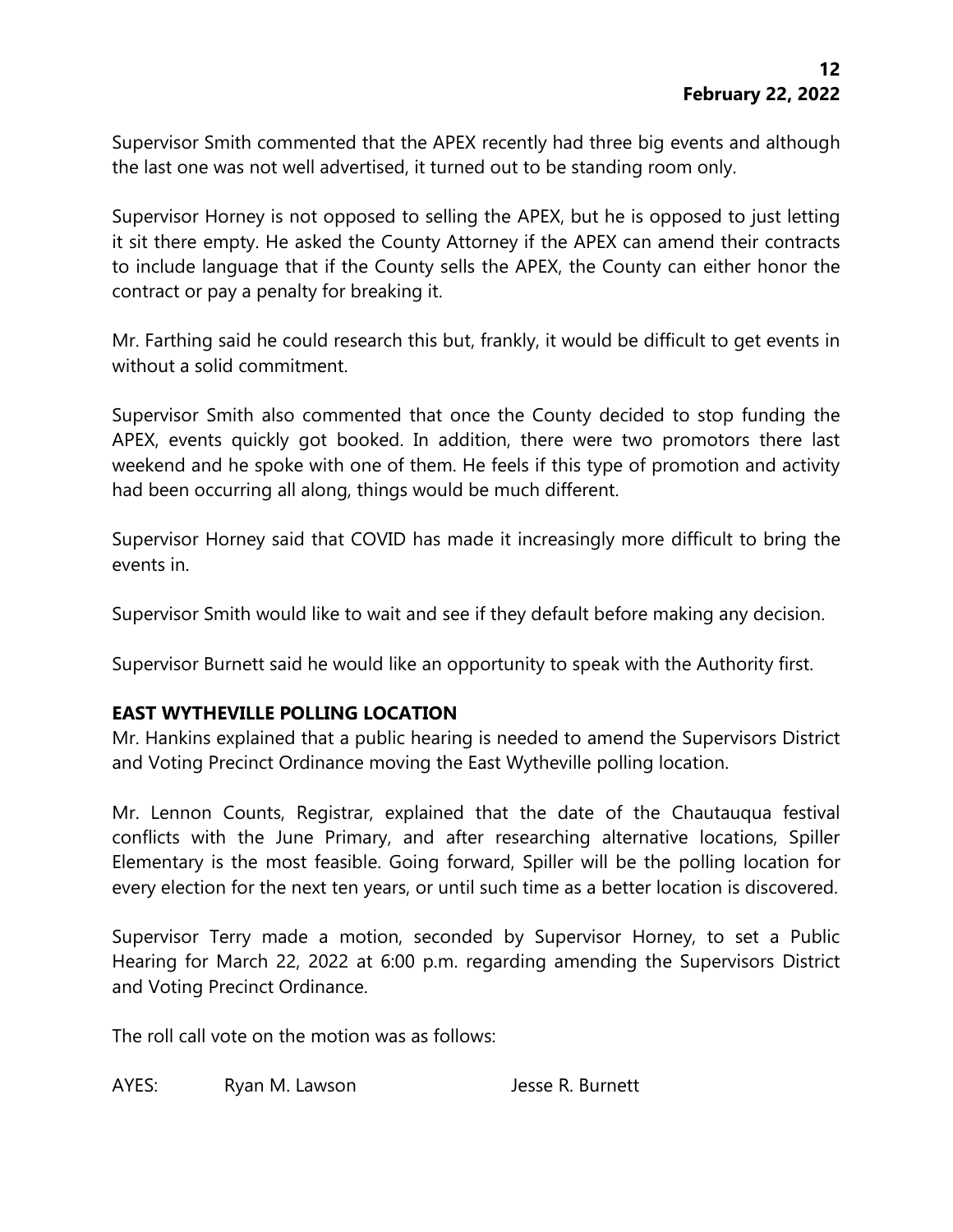James D. "Jamie" Smith Stacy A. Terry

Rolland R. Cook B. G. "Gene" Horney, Jr.

ABSENT: Brian W. Vaught

NAYS: None

#### **ASSISTANT COUNTY ADMINISTRATOR REPORT**

Mr. Hankins presented the Board with the following items requiring action:

1. Reed Creek Boat Launches – Approval is requested for a letter of recommendation for a Virginia Outdoors Foundation grant that would fund the creation of two boat launches/ramps on Reed Creek. JPSA has also approved a similar letter of support.

Vice Chair Lawson said one ramp would be located at Kents Lane near the transfer station and the other in Max Meadows (currently working with AEP on location).

Supervisor Smith made a motion, seconded by Supervisor Terry, to authorize a letter of support for the boat launches on Reed Creek.

The roll call vote was as follows:

AYES: Ryan M. Lawson Jesse R. Burnett Rolland R. Cook B. G. "Gene" Horney, Jr. James D. "Jamie" Smith Stacy A. Terry

ABSENT: Brian W. Vaught

NAYS: None

- 2. Fire Departments Call-Out Funds Mr. McCabe has requested approval to pay the call-out funds for the first two quarters as follows:
	- Barren Springs \$1,308.72
	- Ivanhoe \$1,182.88
	- Max Meadows \$3,473.15
	- Speedwell \$1,535.23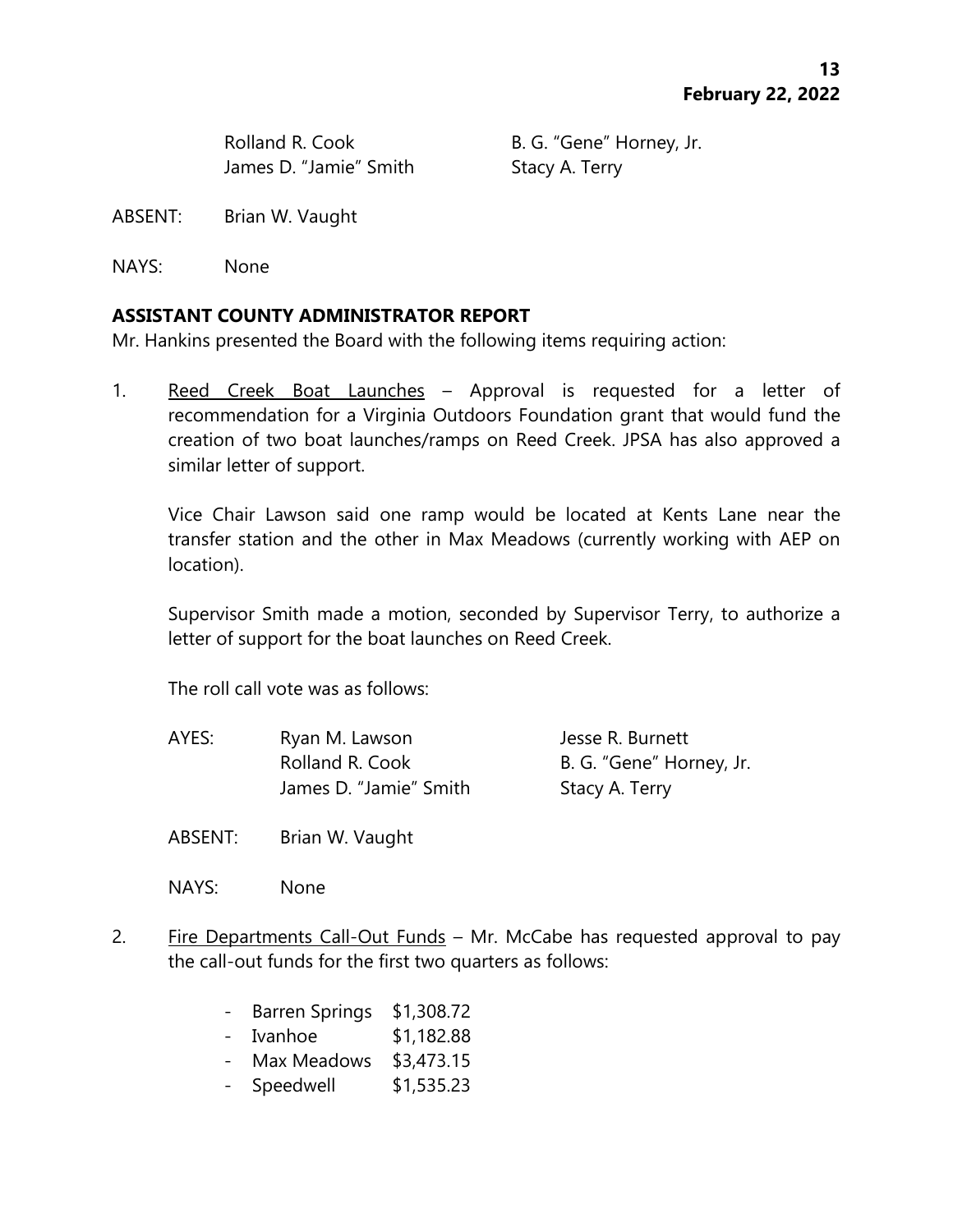Supervisor Terry made a motion, seconded by Supervisor Smith, to authorize payment of call-out funds for the first two quarters of FY22 as requested.

The roll call vote was as follows:

| AYES:   | Ryan M. Lawson<br>Rolland R. Cook<br>James D. "Jamie" Smith | Jesse R. Burnett<br>B. G. "Gene" Horney, Jr.<br>Stacy A. Terry |
|---------|-------------------------------------------------------------|----------------------------------------------------------------|
| ABSENT: | Brian W. Vaught                                             |                                                                |
| NAYS:   | None                                                        |                                                                |

3. Ivanhoe Brush Truck – Mr. Hankins requested authorization to pay \$129k which is the balance on the Ivanhoe VFD brush truck. The truck's total cost is \$172k, of which \$43k was paid as deposit. The truck is nearly ready to be shipped.

Supervisor Burnett made a motion, seconded by Supervisor Terry, to approve payment of the remaining balance of \$129,000 for Ivanhoe VFD's new brush truck.

Supervisor Cook asked what it will cost to outfit the truck, to which Mr. Hankins replied that it will depend on the needs of Ivanhoe VFD.

The roll call vote was as follows:

AYES: Ryan M. Lawson Jesse R. Burnett Rolland R. Cook B. G. "Gene" Horney, Jr. James D. "Jamie" Smith Stacy A. Terry

ABSENT: Brian W. Vaught

NAYS: None

4. Rural Retreat Lake Lease – Mr. Hankins reported that the lease agreement is in its final stage with DWR counsel. He anticipates presenting the final agreement to the Board for review at the next meeting. State Code does not allow for automatic renewals; instead, the lease agreement will be for a maximum of five years at a time.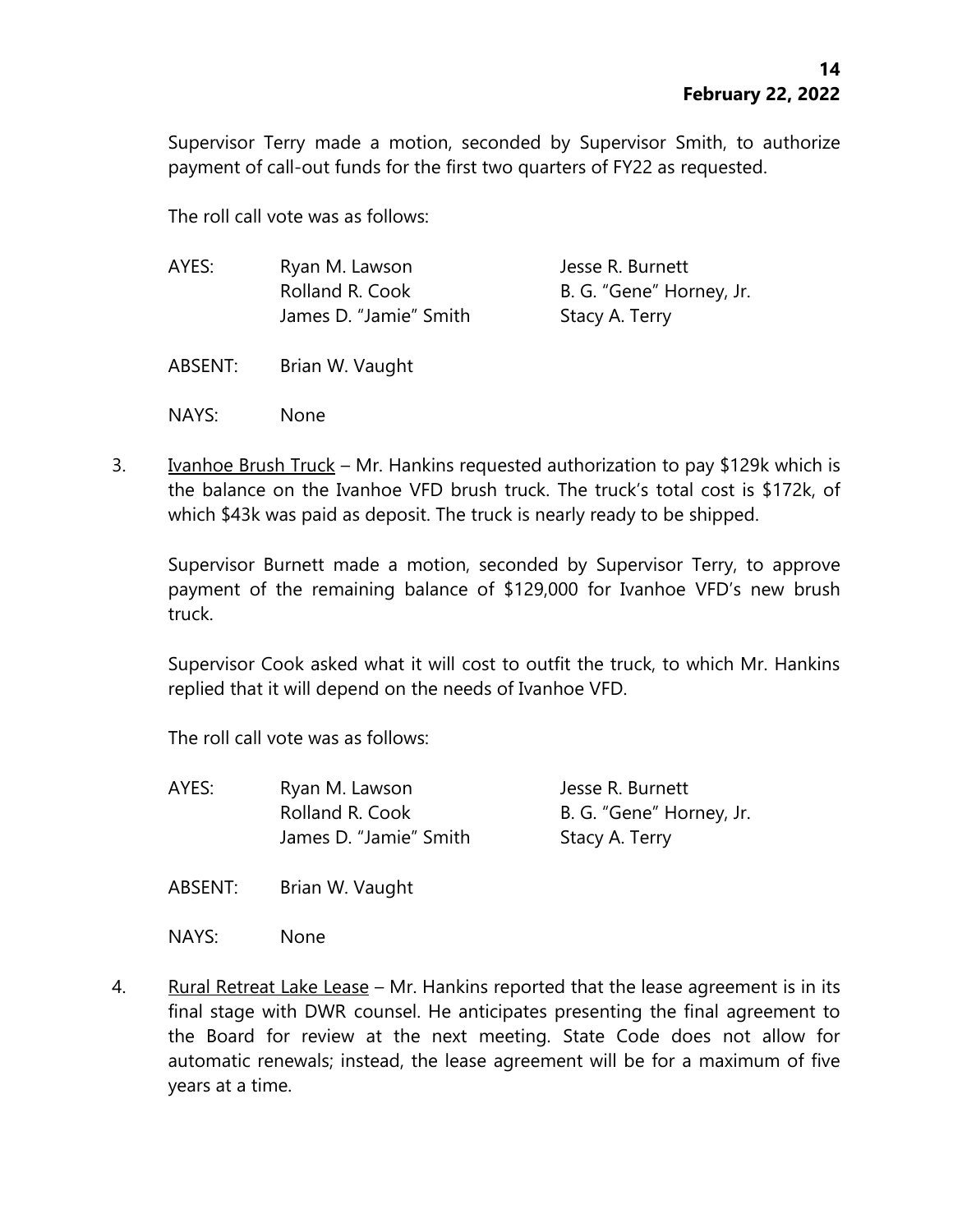5. 911 Dispatch Personnel – Mr. Hankins announced that Ms. Jamie Grubb has been hired as the Deputy Director effective March 1<sup>st</sup>. She was interviewed by County staff as well as ECC Board representatives.

Regarding Dispatchers, 34 applications were received, 24 candidates were screened, and 12 were invited to test. All should be tested by the end of this week.

Shift Coordinator positions will be advertised later this week.

6. Purchasing/Procurement Update - Mr. Hankins commented that Ivanhoe's pumper tanker is still waiting on the drop tank; however, it needs to be put in service whether it has the drop tank or not. The plan is to deliver it to Ivanhoe this Thursday.

Speedwell's pumper tanker is also waiting for a drop tank. Delivery is expected in March and it will be delivered to Speedwell with or without the drop tank.

RFPs have gone out for many of the Blue Star projects, among others.

The County will continue to seek commercial realty services to help market properties near the APEX along Chapman and Pres Jackson Roads.

Peed & Bortz put out bids for sewer force main to service Blue Star; bids due March 17<sup>th</sup>.

Staff is currently reviewing proposals received for Lots Gap water storage tank engineering, and Wastewater Treatment Plant expansion engineering.

Supervisor Cook asked about cameras

Mr. Hankins responded that bids have not yet gone out pending more information as to necessary quantity. He understands the need to expedite this.

Supervisor Smith asked for an update regarding paid staff at Max Meadows Fire Department.

Mr. Hankins replied that only four applications were received. Also, he is waiting for Chief Haywood to get back to him regarding the Memorandum of Agreement. Mr. Hankins will reach out to the Chief again, as it's been nearly six weeks.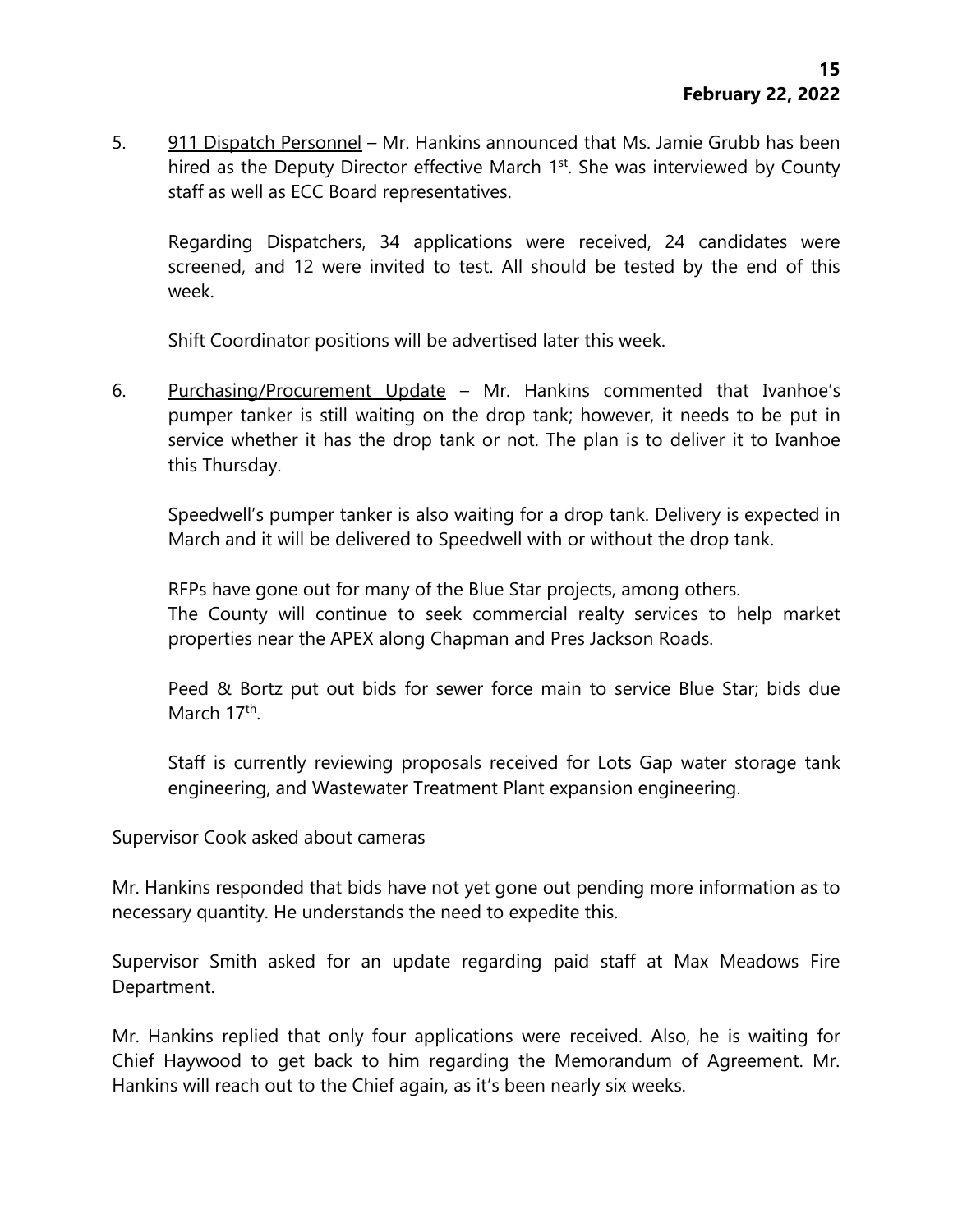## **COUNTY ADMINISTRATOR REPORT**

Mr. Hankins, on behalf of the County Administrator, shared the following with the Board:

1. Budget Amendments & Request for Public Hearing – Given major economic development projects, changes will need to be made to the budget as follows:

| - School Construction |             | \$1,000,000 Architect & Engineering Fees |
|-----------------------|-------------|------------------------------------------|
| - Lots Gap Tank       |             | \$ 500,000 Engineering Fees              |
| - FC WWTP             |             | \$ 450,000 Engineering                   |
| - MM Sewer Repair     |             | \$1,009,000 Infiltration Repairs         |
| - Rail Construction   | \$2,000,000 | Design & Construction                    |

Supervisor Smith made a motion, seconded by Supervisor Terry, to set a Public Hearing for March 22, 2022 at 6:00 p.m. to consider budget amendments as presented.

The roll call vote was as follows:

| AYES: | Ryan M. Lawson         | Jesse R. Burnett         |
|-------|------------------------|--------------------------|
|       | Rolland R. Cook        | B. G. "Gene" Horney, Jr. |
|       | James D. "Jamie" Smith | Stacy A. Terry           |

ABSENT: Brian W. Vaught

NAYS: None

- 2. VA Department of Historic Resources Fulton Farm, 531 Kohler Avenue Mr. Hankins said that the VA Department of Historic Resources advised that the subject property in Austinville has been nominated for recommendation to the National Register of Historic Places. Letter of support is available for anyone who wishes to submit their support.
- 3. SRO DCJS Grant Closure Request Mr. Hankins explained that DCJS grant funding requires that an SRO have at least three years of law enforcement experience. If we can't fill the position, we risk losing that funding. So it's best for us to just withdraw from the grant rather than have DCJS terminate it. Mr. Hankins said we can reapply later if need be. But in the interim, if we fill that position, it would have to come out of the General Fund.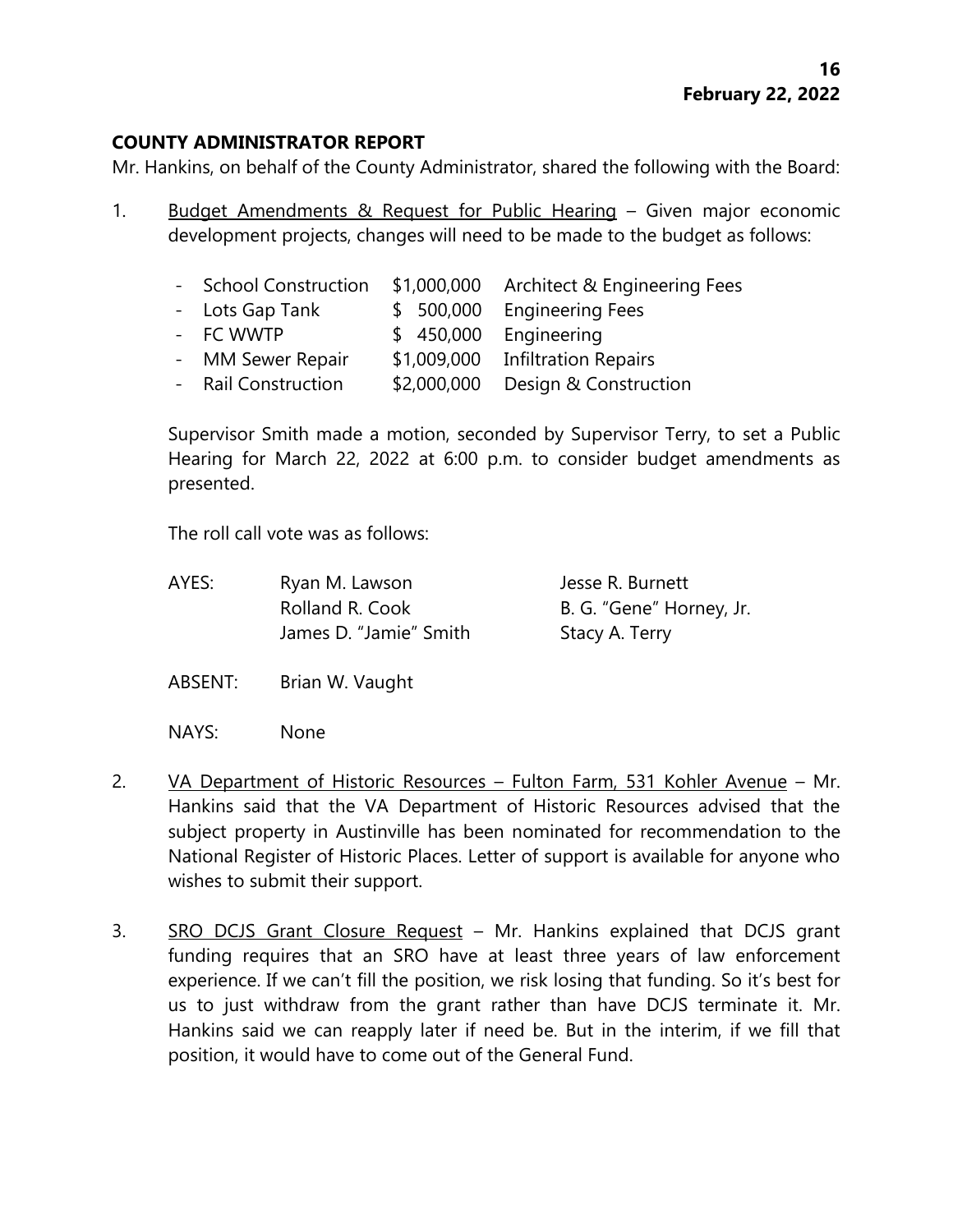Supervisor Cook raised concern about the cost of the County funding another position.

Supervisor Smith wanted assurance that the Fort Chiswell High School SRO position is not being eliminated (which it is not).

Mr. Bear said they can discuss this at the next meeting after receiving input from the Sheriff and Chief Deputy.

4. Performance Agreements – Mr. Hankins reported that both STS and Blue Star Performance Agreements continue to be reviewed and will be presented at the March 8<sup>th</sup> Board meeting.

## **COUNTY ATTORNEY REPORT – PHOTO ENFORCEMENT ORDINANCE**

Mr. Farthing said that a draft ordinance is included in the board package. He considered two similar ordinances (Altavista and Fairfax), and ultimately modeled Wythe County's ordinance after Fairfax, which provides more detail.

Mr. Hankins has drafted and will advertise an RFP for service.

Supervisor Horney made a motion, seconded by Supervisor Smith, to set a Public Hearing for March 22, 2022 at 6:00 p.m. to consider the Camera Speed Monitoring and Enforcement Ordinance.

The roll call vote was as follows:

AYES: Ryan M. Lawson Jesse R. Burnett Rolland R. Cook B. G. "Gene" Horney, Jr. James D. "Jamie" Smith Stacy A. Terry

ABSENT: Brian W. Vaught

NAYS: None

Supervisor Cook feels that a greater fine should be imposed for excessive speeding; however, State Code will only allow a maximum of \$100 from the enforcement of camera speed monitoring.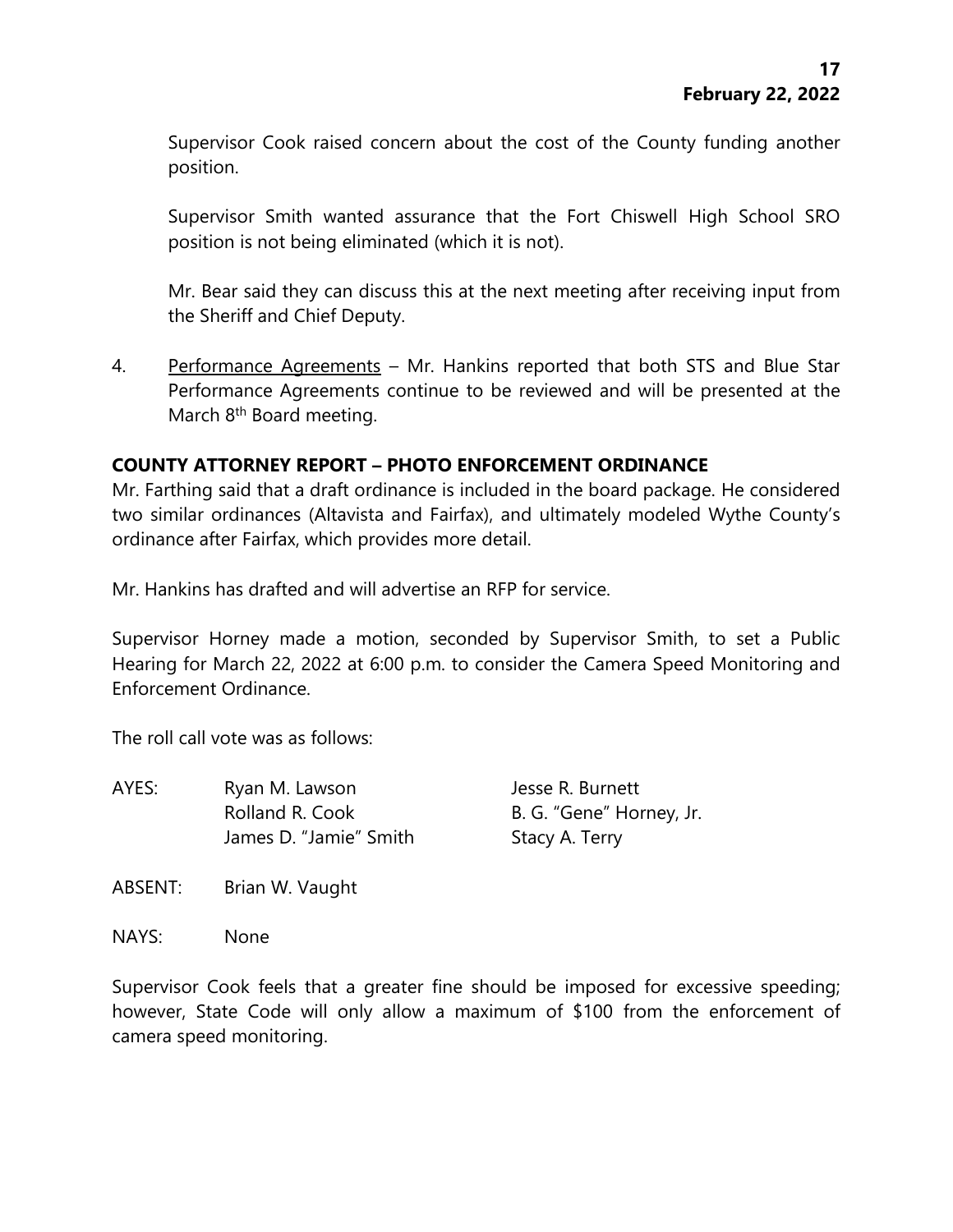#### **SUPERVISORS' REPORTS**

- 1. Business Closures in Fort Chiswell Supervisor Burnett expressed disappointment that two businesses in Poplar Camp have closed (Lunch Bucket Diner and Ogles Convenience Store). It's a shame to see good, local people having to shutter their businesses.
- 2. Road Issue in Max Meadows Supervisor Smith asked if VDOT could address the deteriorating condition of the street going up to Max Meadows Elementary. Apparently, the road is caving along the sides of the road, under the weight of the buses.
- 3. Speeding on Rt.  $94$  Supervisor Smith said that speeding continues to be an issue on Lots Gap and Route 94, from Fort Chiswell Road up to around St. Paul PHC. Both Supervisor Smith and Supervisor Burnett have received complaints.
- 4. Progress Park 'No Parking' Signage Supervisor Smith said the 'No Parking' signs have been knocked down. Trucks are still pulling over on the side of the road and causing damage to the roadside. Signs need to go back up and drivers ticketed.
- 5. Turkey Hunting in Progress Park Supervisor Smith said because the deer hunt was so successful, there is now a lot of interest in a Spring turkey hunt (archery) if we can make that happen.
- 6. Wythe County Sports Complex Supervisor Smith is pleased to report on a new business that just opened. Mr. Wayne Kirby recently opened Wythe County Sports Complex on Chapman Road that is a great place for kids to practice baseball, soccer, wrestling.
- 7. High Speed Internet Supervisor Horney has received complaints about where the highspeed internet cable is going in. Landowners were not notified of the work, and is there a way we can let them know? Also, Supervisor Horney asked what the timeline is for rolling out Broadband (when and where)?

Mr. Hankins said he spoke with Point Broadband last week after receiving complaints from landowners, but does not have a timeline as yet.

## **CLOSED MEETING**

The Board decided to postpone the Closed Meeting until March  $8<sup>th</sup>$ .